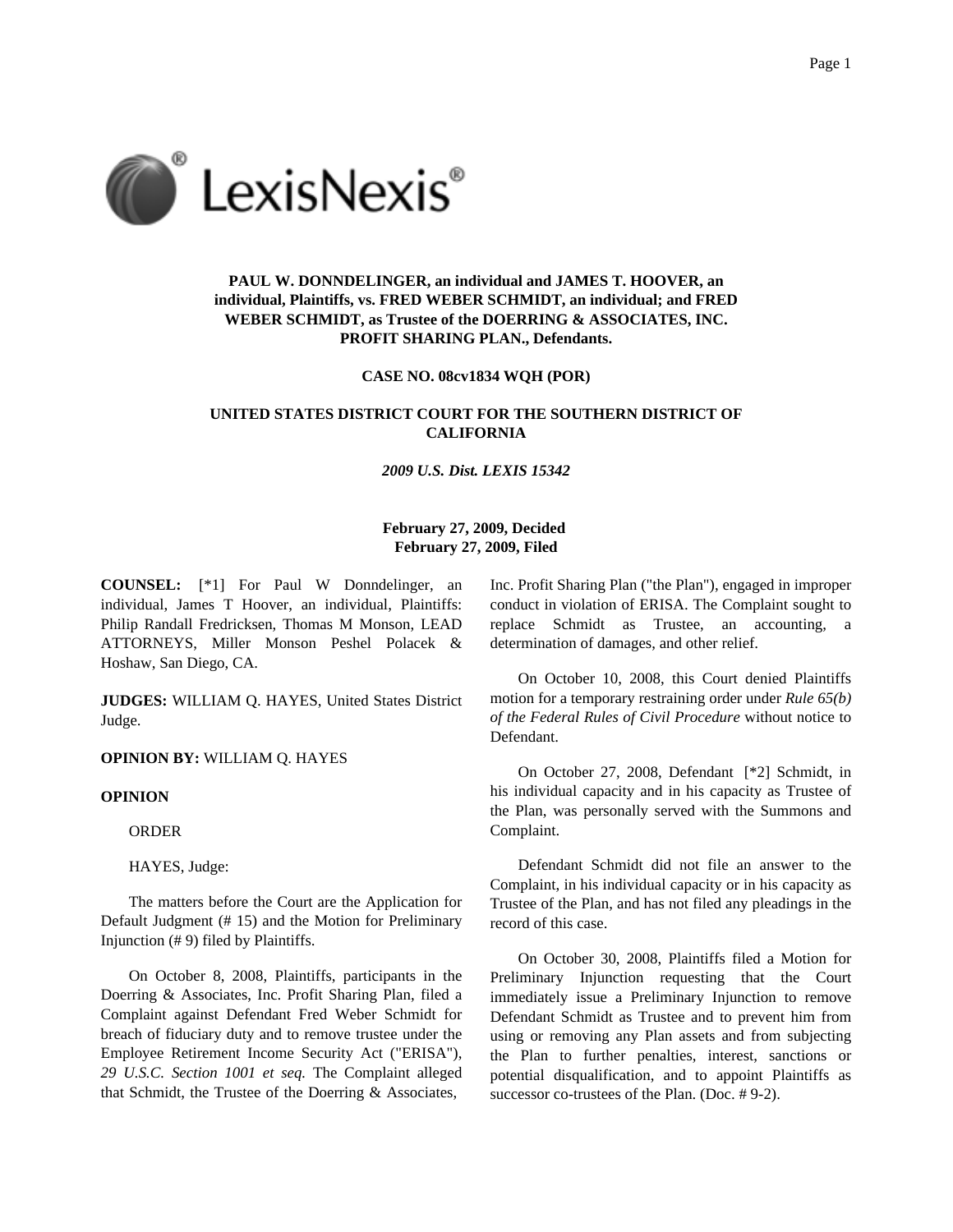On November 20, 2008, prior to the hearing on the Preliminary Injunction motion, Plaintiffs filed a Request to Enter Default. (Doc. # 13).

On November 21, 2008, Counsel for Plaintiffs received a telephone message from Schmidt in which Schmidt stated that he had been served with the pleadings and that he would be willing to resign as Trustee of the Plan in order to save attorney fees. Counsel for Plaintiffs called Schmidt that same day. Counsel for Plaintiffs [\*3] informed Schmidt that an answer had been due by November 17, 2008 and that Plaintiffs had requested an entry of default. Schmidt informed counsel for Plaintiffs that he would be willing to resign as the Trustee. Counsel for Plaintiffs informed Schmidt that Plaintiffs would go forward with the default in order to obtain a court order removing him and appointing Plaintiffs as Successor Co-Trustees. Schmidt indicated to counsel for Plaintiffs that he did not want to incur further attorney fees. (Doc. # 15-2, *Declaration of Thomas Monson,* page 2).

On November 24, 2008, the Clerk of the Court entered Default. (Doc. # 14).

On December 19, 2008, Plaintiffs filed the request that the Court enter a Default Judgment restraining Fred Weber Schmidt from transferring or using any Plan assets, removing Schmidt as trustee and appointing Plaintiffs as successor co-trustees of the Plan, requiring that Schmidt turn over all documents pertaining to the Plan, requiring that Schmidt provide a full accounting, and providing that the Court retain jurisdiction to enforce the judgment and to determine any further liability. (Doc. # 15 at page 2 line 16 to page 4 line 5).

### **STANDARD OF REVIEW**

*Federal Rule of Civil Procedure 55(b)* [\*4] provides that judgment by default may be entered by the Court. A district court may consider the following factors in exercising its discretion to enter a default judgment:

> (1) the possibility of prejudice to the plaintiff; (2) the merits of plaintiff's substantive claim; (3) the sufficiency of the complaint; (4) the sum of money at stake in the action; (5) the possibility of a dispute concerning material facts; (6) whether the default was due to excusable neglect; and (7) the strong policy underlying the Federal Rules of Civil

Procedure favoring decision on the merits.

*Eitel v. McCool, 782 F.2d 1470, 1471-72 (9th Cir. 1986)*. "In applying this discretionary standard, default judgments are more often granted than denied." *Philip Morris USA, Inc. v. Castworld Prods., Inc., 219 F.R.D. 494, 498 (C.D. Cal. 2003)*.

"The general rule of law is that upon default the factual allegations of the complaint, except those relating to the amount of damages, will be taken as true." *TeleVideo Sys., Inc. v. Heidenthal, 826 F.2d 915, 917-18 (9th Cir. 1987)* (quotation omitted). "Plaintiff is required to prove all damages sought in the complaint," and "'[a] judgment by default shall not be different in kind [\*5] [or] exceed in amount that prayed for in the [complaint].'" *Philip Morris USA, 219 F.R.D. at 498*.

> In determining damages, a court can rely on the declarations submitted by the plaintiff or order a full evidentiary hearing. Plaintiff's burden in 'proving up' damages is relatively lenient. If proximate cause is properly alleged in the complaint, it is admitted upon default. Injury is established and plaintiff need prove only that the compensation sought relates to the damages that naturally flow from the injuries pled.

*Philip Morris USA, 219 F.R.D. at 498* (quoting *FED. R. CIV. P. 54(c)*) (citing *Cripps v. Life Ins. Co. of N. Am., 980 F.2d 1261, 1267 (9th Cir. 1992))*.

## **RULING OF THE COURT**

The record in this case established that Plaintiffs properly filed and served the Complaint in this matter on Defendants. Prior to the application for default judgment, counsel for Plaintiff spoke on the telephone with Defendant Schmidt confirming service and informing Defendant that an answer was overdue. (Doc. # 15-2, *Declaration of Thomas Monson,* page 2). To date, Defendant Schmidt has not filed an answer or otherwise responded to the Complaint in this action on behalf of himself individually or as trustee [\*6] of the Plan. There are no facts to support any inference that failure to respond to the Complaint was due to excusable neglect. The Complaint alleges facts which strongly support Plaintiffs' claims that they are entitled to the relief they